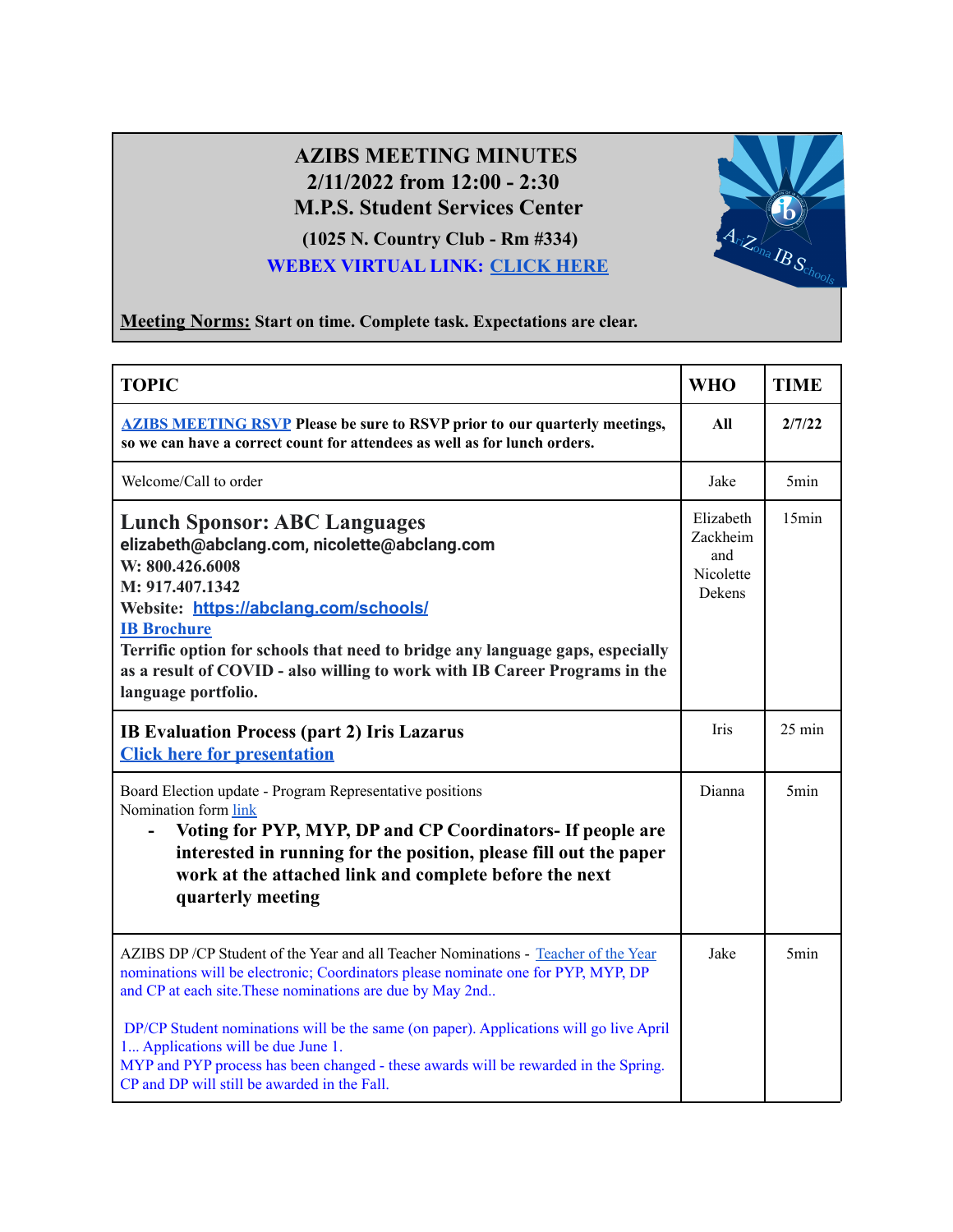| AZIBS News to Share - (Fill in now, link is live!)<br>Brag sheet form: Click here                                                                                                                                                                                                                         | Melissa                 | 5 <sub>min</sub> |
|-----------------------------------------------------------------------------------------------------------------------------------------------------------------------------------------------------------------------------------------------------------------------------------------------------------|-------------------------|------------------|
| IB Day of Service https://forms.gle/XXaMZmZ8RDSHP5f58                                                                                                                                                                                                                                                     | Courtney                | 5 <sub>min</sub> |
| Please fill out the attached form to let us know if your school is<br>participating and what you plan to do. Please also let us know if you<br>are interested in being highlighted by the news for this event.                                                                                            | Service<br><b>Elyer</b> |                  |
| <b>Preferred Meeting Days Survey: (Click here)</b>                                                                                                                                                                                                                                                        | Jake                    | 5 <sub>min</sub> |
| Please complete the attached form to give your insight into your<br>preferred meeting days for next school year. We will do out best to<br>accommodate the majority.                                                                                                                                      |                         |                  |
| Treasurer Update - Dues update<br>Update on dues received and current budget standing, School payment update.<br>Link to Dues Invoice:<br>http://files.midphasesitebuilder.com/68/45/6845932e-3dcc-4baa-9c91-7d9fb496072f.pdf<br>Current balance: \$52,319.64                                             | Randy                   | 5 <sub>min</sub> |
| Final meeting of this school year: April 22, 2022                                                                                                                                                                                                                                                         |                         |                  |
| <b>Breakouts</b>                                                                                                                                                                                                                                                                                          |                         |                  |
| <b>PYP Break-out (Meeting Link: Click Here.) Room 206</b>                                                                                                                                                                                                                                                 | Melissa                 |                  |
| $2/11/22$ meeting                                                                                                                                                                                                                                                                                         |                         |                  |
| In attendance: Dotti, Melody, Dianna, Melissa                                                                                                                                                                                                                                                             |                         |                  |
| Agenda:                                                                                                                                                                                                                                                                                                   |                         |                  |
| 1. Check in/Warm-Up<br>2. Roundtable reflections<br>The roundtable was a wonderful experience! It was helpful to<br>start talking about Exhibition and get moving with it at our own<br>schools. We missed the schools that couldn't attend but<br>understand these are hard times, especially with subs! |                         |                  |
| 3. PYP teacher of the year<br>Don't forget to submit your name soon. This is for authorized<br>schools. Here is a link to the form:<br>https://docs.google.com/forms/d/e/1FAIpQLSff0usCEACo0MLG<br>b shOTlTwppJmW03DsnA8aEkvHXt8yE2MO/viewform                                                            |                         |                  |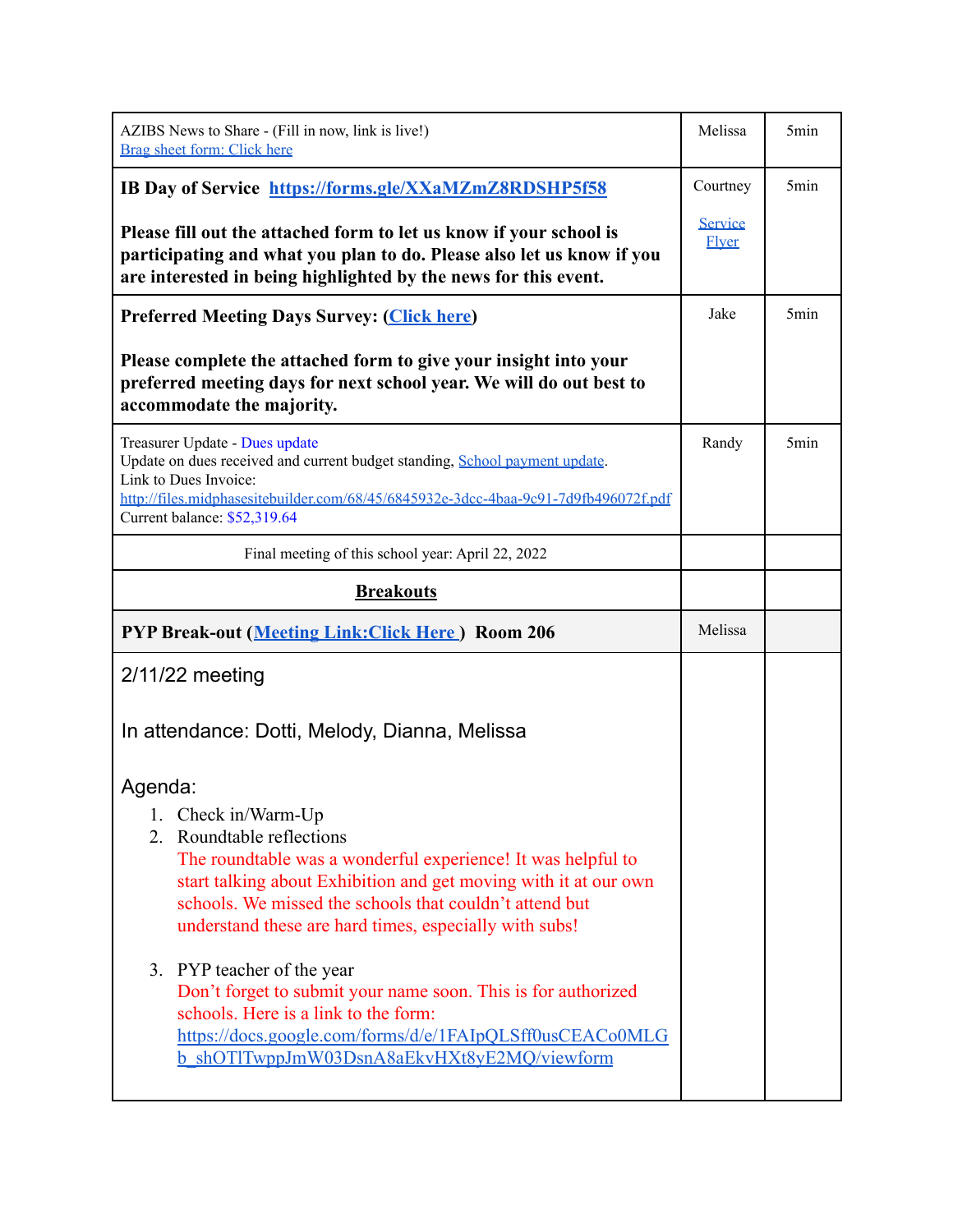| 4. "Power of a community" service challenge:<br>This will be April 5th. Think of a way to serve as a school within<br>your community. Some ideas are to pick up trash, teach about what goes<br>in the recycle bins, write cards to seniors, etc Be sure to fill out the form<br>to let Courtney know your school is participating.                                                                                                                                                                                                          |  |
|----------------------------------------------------------------------------------------------------------------------------------------------------------------------------------------------------------------------------------------------------------------------------------------------------------------------------------------------------------------------------------------------------------------------------------------------------------------------------------------------------------------------------------------------|--|
| 5.<br>4th grade social studies standards: how do you handle it at your<br>schools?<br>We discussed how to teach empathy and injustice within IB units<br>without offending families. We discussed how it is important to<br>be transparent with books lists, send letters home to parents<br>talking about upcoming events and units.<br>We also discussed the importance of vertical alignment with IB<br>units. There are new state standards so it is important to have<br>teams read through them and incorporate them in your IB units. |  |
| 6. Other news to share:<br>Be sure to attend the last AZIBS meeting (April 22nd). We will<br>be honoring the PYP and MYP student of the year. Don't forget<br>to fill out the lunch form so we can make sure there is enough<br>food for everyone.                                                                                                                                                                                                                                                                                           |  |
| Future agenda reminders<br>7.<br><b>Environment - PSP discuss</b><br>Sara A to share<br>Check in with coordinators<br>Service day feedback<br>Melody share out evaluation news<br>Check in with Exhibition                                                                                                                                                                                                                                                                                                                                   |  |
| TODDLE: As members of the AZIBS network, you can save upto 20%<br>on TIES 2022 All Access Passes by using the discount code<br>TIES2022AZIBS at checkout. Existing partner schools get 25% off. Just<br>email me and ties@toddleapp.com (cc'd here) with the # of passes you<br>or any member or school might want, and we will get back to you. You<br>can also visit www.toddleapp.com/ties                                                                                                                                                |  |
| <b>Chris Overhoff</b>                                                                                                                                                                                                                                                                                                                                                                                                                                                                                                                        |  |
| Director of School Success-Americas                                                                                                                                                                                                                                                                                                                                                                                                                                                                                                          |  |
| www.toddleapp.com                                                                                                                                                                                                                                                                                                                                                                                                                                                                                                                            |  |
| <b>Book a Meeting   Upcoming Events</b>                                                                                                                                                                                                                                                                                                                                                                                                                                                                                                      |  |
|                                                                                                                                                                                                                                                                                                                                                                                                                                                                                                                                              |  |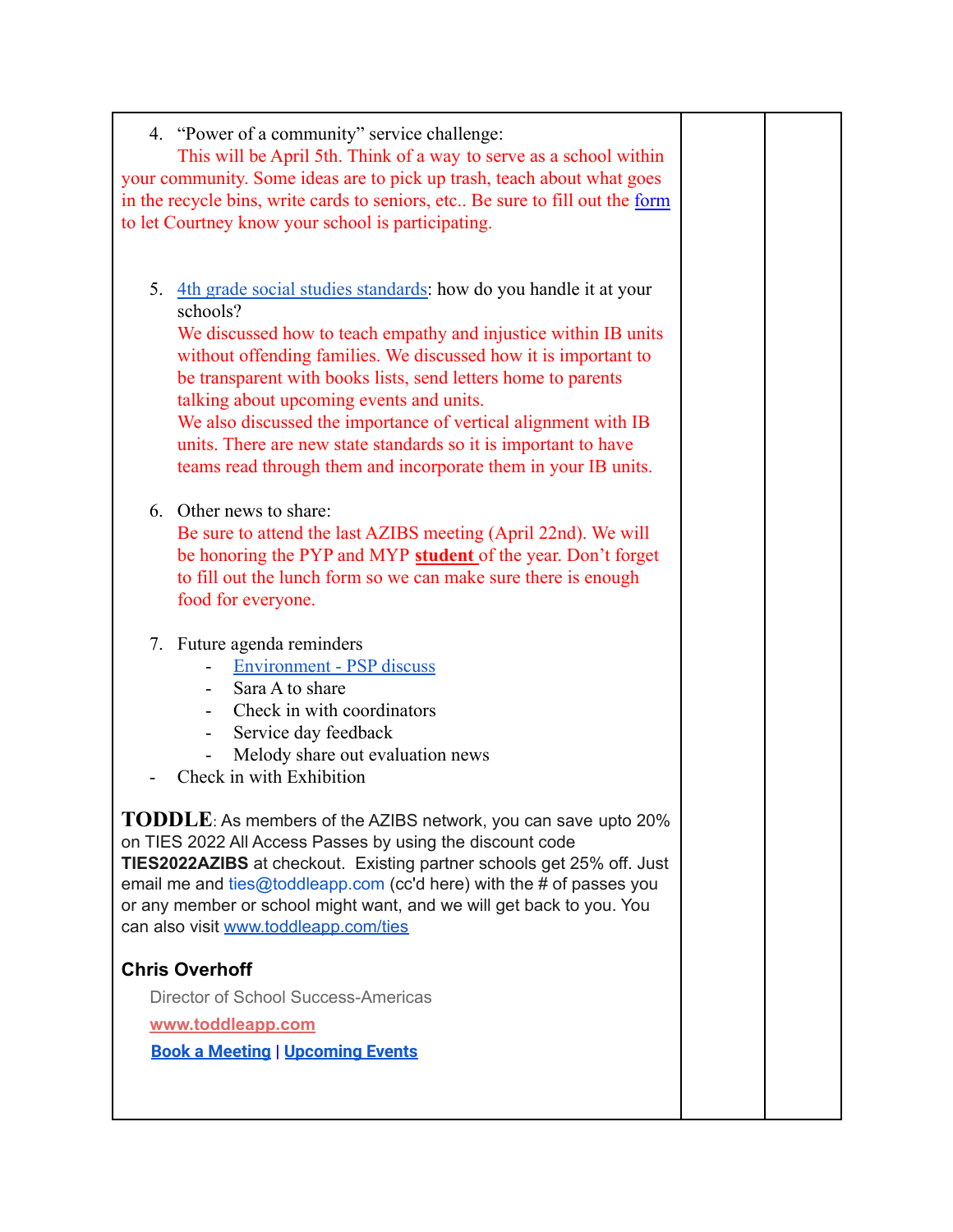| <b>MYP Break-out Zoom Link Here Room 331</b>                                                                                                                                                                                                                                                                                                                                                                                                                                                                                                                                                                                                                                                                                                                                                                                                                                                                                                                                                                                                                                                                                                                                                                                                                                                                                                                                                                                                                                                                                                                                                                                                                                                                                                                                                                                                                                                                                                                                                                                                                                                                                                                         | Kathie |  |
|----------------------------------------------------------------------------------------------------------------------------------------------------------------------------------------------------------------------------------------------------------------------------------------------------------------------------------------------------------------------------------------------------------------------------------------------------------------------------------------------------------------------------------------------------------------------------------------------------------------------------------------------------------------------------------------------------------------------------------------------------------------------------------------------------------------------------------------------------------------------------------------------------------------------------------------------------------------------------------------------------------------------------------------------------------------------------------------------------------------------------------------------------------------------------------------------------------------------------------------------------------------------------------------------------------------------------------------------------------------------------------------------------------------------------------------------------------------------------------------------------------------------------------------------------------------------------------------------------------------------------------------------------------------------------------------------------------------------------------------------------------------------------------------------------------------------------------------------------------------------------------------------------------------------------------------------------------------------------------------------------------------------------------------------------------------------------------------------------------------------------------------------------------------------|--------|--|
| $\sim$ Temperature Check<br>A range of "feels" from this group. Some were feeling excited and happy,<br>others were feeling frustrated and down.<br>$\sim$ Roundtable Reflection<br>Roundtables were a success! We were all thankful to be back in person even<br>though some of our colleagues were unable to attend as a result. The<br>facilitators for both sessions did a marvelous job providing structure and<br>resources and gave ample time for the participants to do some work related to<br>their topic.<br>$\sim$ MYP Teacher of the Year/Student of the Year<br>We had a discussion around the Student of the Year and that we may be adding<br>another award for next year. We had a lot of students apply this year, but we<br>want to keep pushing to get more. We will be sending "participation"<br>certificates to those not selected to thank them for their time and acknowledge<br>them.<br>MYP Teacher of the Year nomination forms are live and we should be getting<br>this nomination done soon. Teacher of the Year nomination form.<br>$\sim$ Policies - Have they changed with new Standards and Practices? How often<br>do YOU revise? How do you implement them?<br>Most have not revised policies to reflect new standards and practices. We<br>discussed what things may need to change in the policies and that it will take<br>some time to marry the old with the new. New standards and practices have<br>been out since 2020. It is time to revise!!<br>$\sim$ TIES discussion - What is it, Pass options, why attend?<br>We opened up the TIES link from below and discussed how similar this is to<br>what I attended in the IB Global Conference. We discussed the pass options<br>and which one would be a best fit for schools. Additionally, we thought<br>participants will get a lot of bang for their buck.<br>Suggested - How are you doing your Community Project/Personal Project<br>Showcase during these crazy times?<br>Most of us are going back to in person Showcase nights. We talked more about<br>in person events will look like.<br><b>TODDLE:</b> As members of the AZIBS network, you can save upto |        |  |
| 20% on TIES 2022 All Access Passes by using the discount code<br><b>TIES2022AZIBS</b> at checkout. Existing partner schools get 25% off. Just<br>email me and $ties@toddeapp.com$ (cc'd here) with the # of passes you<br>or any member or school might want, and we will get back to you. You<br>can also visit www.toddleapp.com/ties                                                                                                                                                                                                                                                                                                                                                                                                                                                                                                                                                                                                                                                                                                                                                                                                                                                                                                                                                                                                                                                                                                                                                                                                                                                                                                                                                                                                                                                                                                                                                                                                                                                                                                                                                                                                                              |        |  |
| <b>Chris Overhoff</b><br>Director of School Success-Americas                                                                                                                                                                                                                                                                                                                                                                                                                                                                                                                                                                                                                                                                                                                                                                                                                                                                                                                                                                                                                                                                                                                                                                                                                                                                                                                                                                                                                                                                                                                                                                                                                                                                                                                                                                                                                                                                                                                                                                                                                                                                                                         |        |  |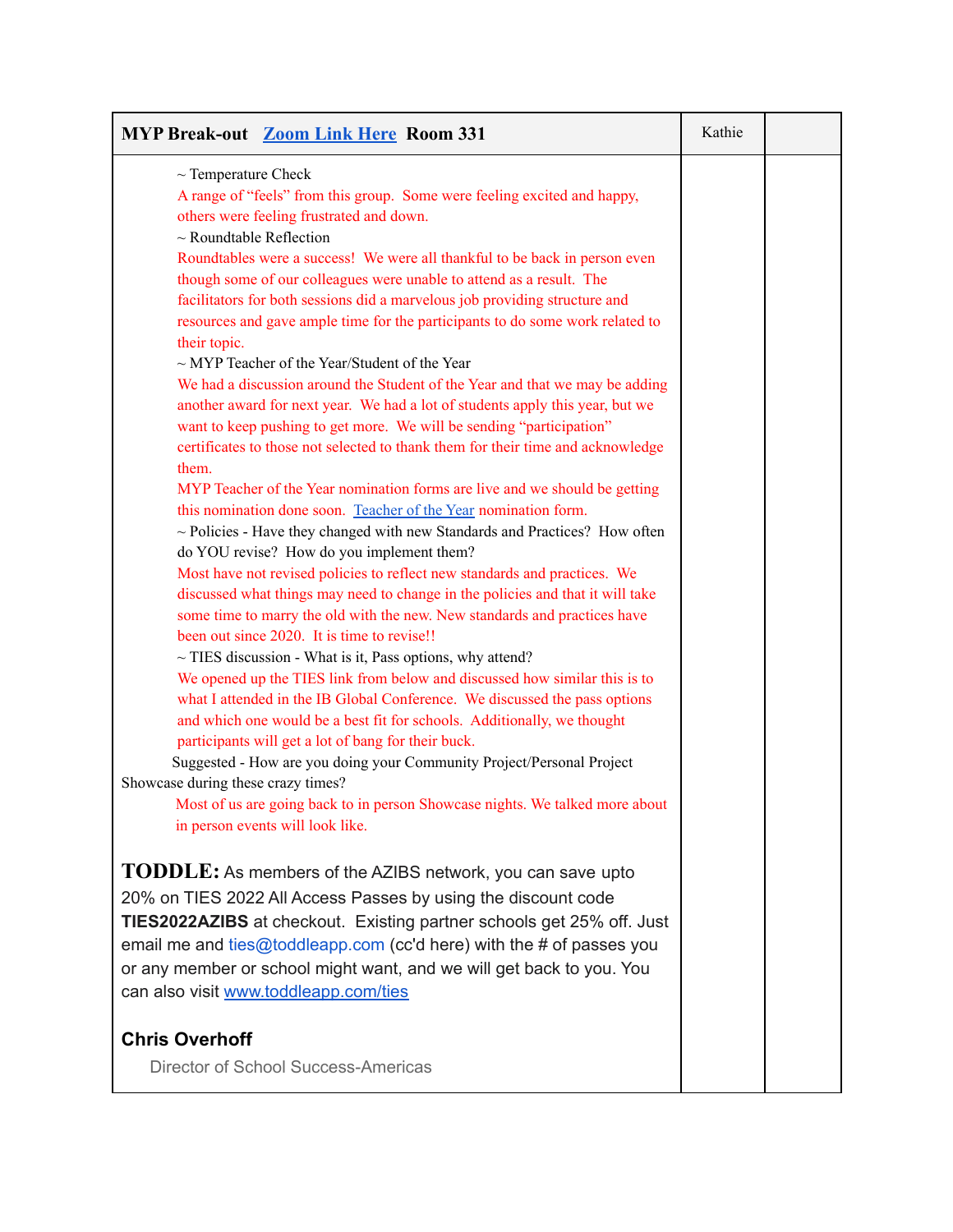| www.toddleapp.com<br><b>Book a Meeting   Upcoming Events</b>                                                                                                                                                                                                                                                                                                                                                                                                                                                                                                                                                                                                                                                                                                                                                                                                                                                                                                                                                                                                                                                                                                                                                                                                                                                                                                                                                                                                                                                                                                                                                                                                                                                                                                                                                                                                                                                            |     |  |
|-------------------------------------------------------------------------------------------------------------------------------------------------------------------------------------------------------------------------------------------------------------------------------------------------------------------------------------------------------------------------------------------------------------------------------------------------------------------------------------------------------------------------------------------------------------------------------------------------------------------------------------------------------------------------------------------------------------------------------------------------------------------------------------------------------------------------------------------------------------------------------------------------------------------------------------------------------------------------------------------------------------------------------------------------------------------------------------------------------------------------------------------------------------------------------------------------------------------------------------------------------------------------------------------------------------------------------------------------------------------------------------------------------------------------------------------------------------------------------------------------------------------------------------------------------------------------------------------------------------------------------------------------------------------------------------------------------------------------------------------------------------------------------------------------------------------------------------------------------------------------------------------------------------------------|-----|--|
| <b>DP</b> Break-out:                                                                                                                                                                                                                                                                                                                                                                                                                                                                                                                                                                                                                                                                                                                                                                                                                                                                                                                                                                                                                                                                                                                                                                                                                                                                                                                                                                                                                                                                                                                                                                                                                                                                                                                                                                                                                                                                                                    | Amy |  |
| 1. Iris Lazarus - discussion on the May 2022 Exam session.<br>Same adaptations from May 2021 are implemented for<br>May 2022. They are still taking difficulties and challenges<br>from covid into consideration. Link to info on exam<br>session:<br>https://mailbuild.ibo.org/campaigns/reports/viewCampaig<br>n.aspx?d=r&c=5D72A608983B6F33&ID=4B8CE0D192<br>678BB82540EF23F30FEDED&temp=False&tx=0<br>Examination schedule did change in the fall so make sure<br>$\bullet$<br>you are using the most current version linked here:<br>https://www.ibo.org/globalassets/programme-information/<br>dp/dp-and-cp-may-examination-session-schedule-2022-en<br>.pdf<br>Link to Iris's ppt:<br>$\bullet$<br>AZIBS IB DP2022ataglance 11 Feb.pdf<br>This session there will be an exam route but schools may<br>$\bullet$<br>withdraw students until April 20. On an individual basis<br>schools may have a non-exam route.<br>Again we are uploading all student coursework with<br>marks and teacher comments.<br>PGs - you do get a distribution. If you do exceed the<br>$\bullet$<br>distribution you may be asked for additional evidence.<br>They will provide guidance on that additional evidence<br>and updates on PGs next week.<br>TOK, Economics, and Music will have first assessment in<br>new guide in May 2022.<br>Lang B has the new listening component. There are new<br>resources in the PRC and webinars this week you can<br>attend (they are crazy early for AZ but you can still<br>register and they will send you the video later) :<br>https://mailbuild.ibo.org/t/ViewEmail/r/E5AE1B0F5FC5<br>BD342540EF23F30FEDED?alternativeLink=True<br>Statistical Bulletin for May 2021:<br>$\bullet$<br>https://www.ibo.org/globalassets/programme-information/<br>dp/diploma-programme-final-statistical-bulletin-may-202<br>1-assessment-sessionpdf<br>Previous statistical bulletins for comparison: |     |  |